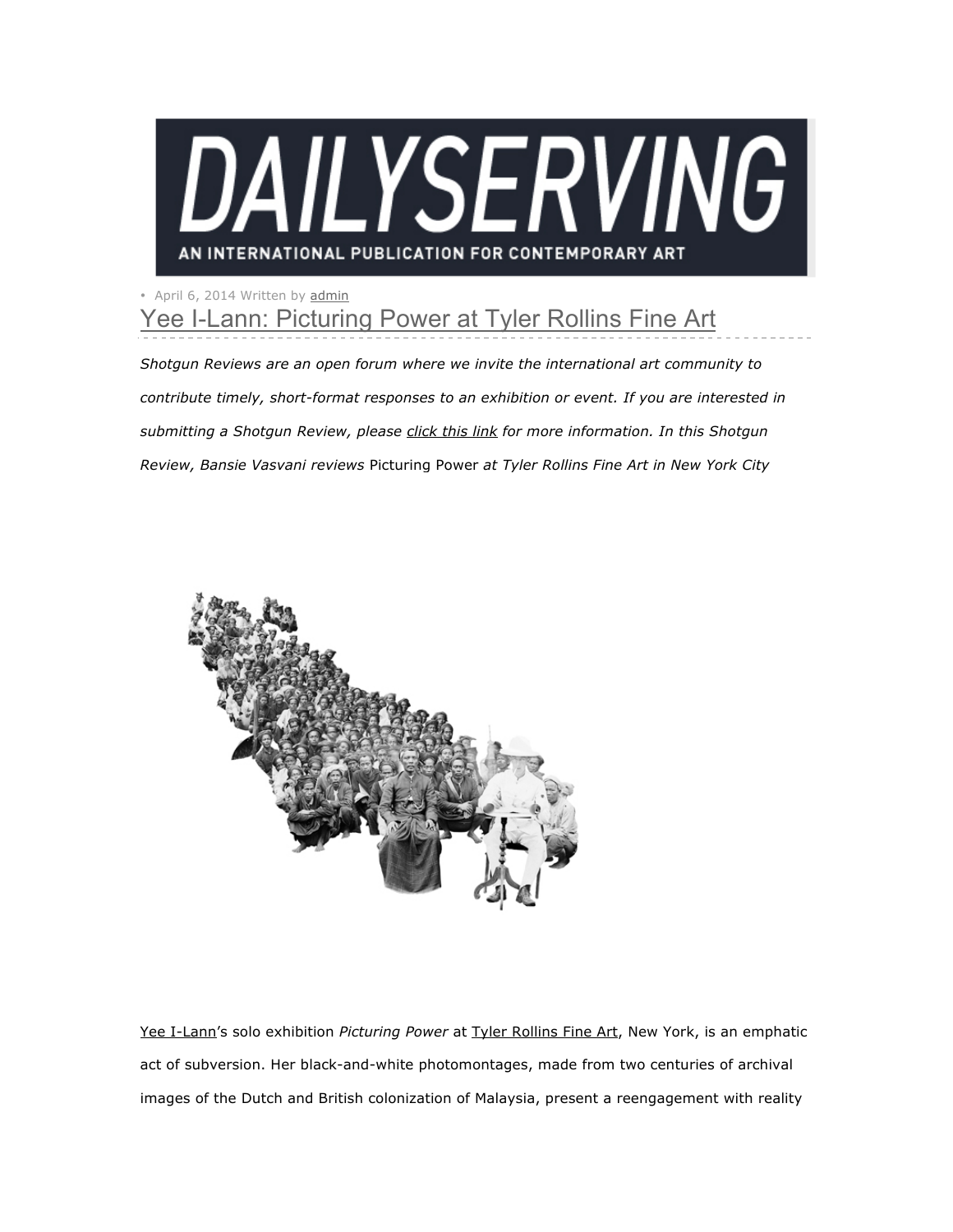through a new language of alterity. For Yee, the exposure and visibility of the past create a vocabulary that focuses on emancipation and justice.

In *Picturing Power: Wherein one surreptitiously performs reconnaissance to collect views and freeze points of view to be reflective of one's own kind* (2013), shrouded black figures posed as 19th-century photographers are juxtaposed with a comic scene of colonizers standing below large, overturned tables. Set against a stark white background, these incongruous figures symbolize colonial suppression. In Yee's work, recurring images of tables represent transactions, power, and control. The inversion of these objects becomes a strong metaphor for the reversion of power from centuries of repression. More importantly, the dark, haunting, ghost-like figures appear to be voyeurs looking into the past and upending memories of hard times and the subjugation of the colonized. Here the artist's language demands a heightened level of representation that is both humorous and a clearly articulated negative critique.

In *Picturing Power: Wherein one nods with political sympathy and says I understand you better than you understand yourself, I'm just here to help you help yourself* (2013), hundreds of native Malaysians line up in quiet acquiescence behind one of their oppressors, portraying life in the colonies at the time. Yee's ironic titles, dripping with sarcasm, compel the viewer to visualize an era of dogmatic coersion. *Picturing Power: Wherein one cultivates cultural codes, the noble endeavors of mankind and thereby puts them in their place* (2013) presents the native woman whose long tresses transform her into the stereotypical mythological enchantress. Seated against a backdrop of spice plantations, which were the most lucrative colonial trade, the figure—with her lengthy, unruly hair—is symbolic of the classic temptress who had to be controlled.

While the eight images from *Picturing Power* use historical mimesis to expose colonial inequities as a constructive expunging exercise, *Tabled* (2013), from a previous exhibition titled *Suspended Histories*, has a conciliatory tone. Images of current life in Malaysia, representing entrepreneurship, freedom, and mobility, are printed on dinner plates referencing